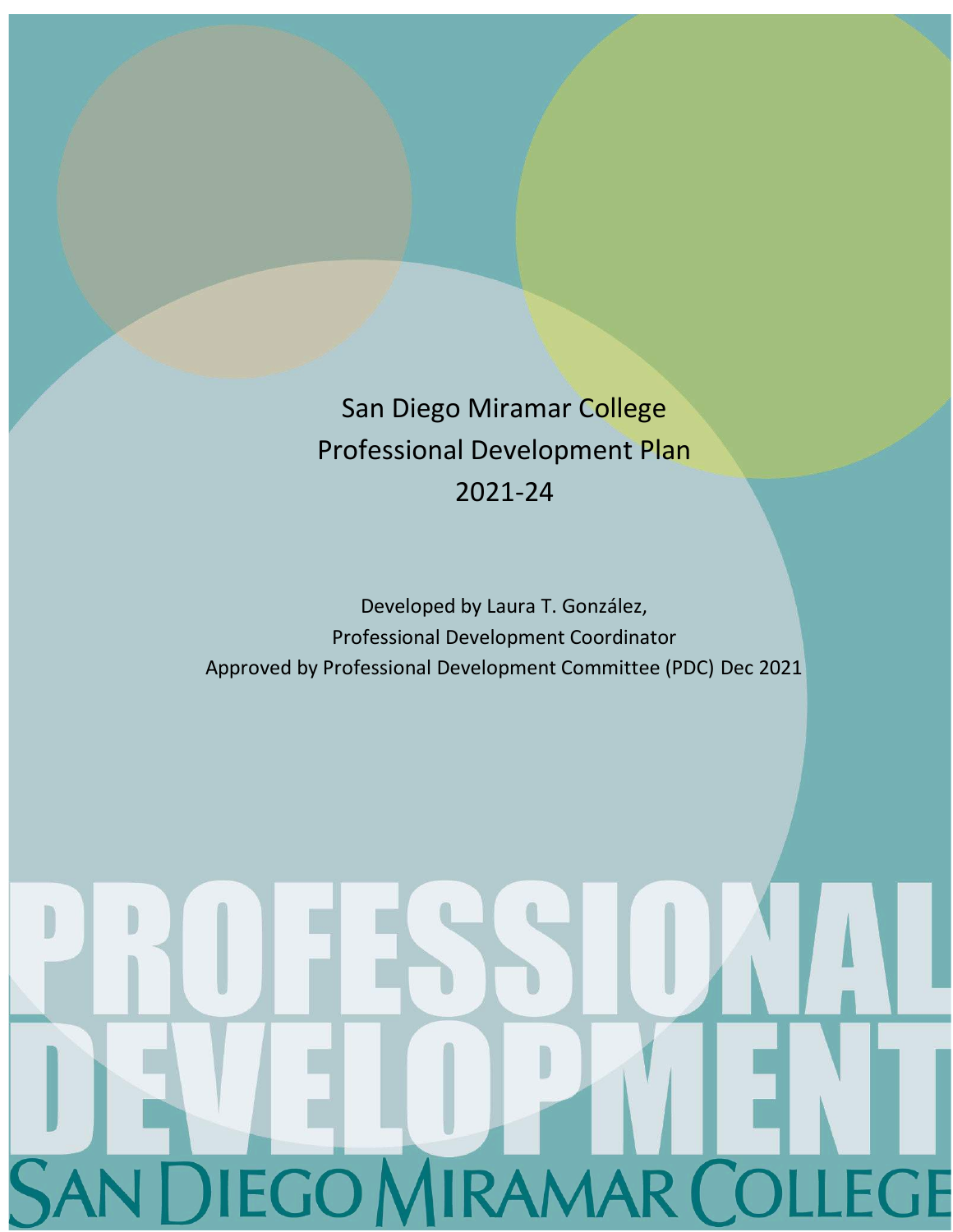## **Table of Contents**

| 1.  |                                                                                              |  |
|-----|----------------------------------------------------------------------------------------------|--|
| 2.  |                                                                                              |  |
| 3.  | Community of Inquiry: Indigenous Issues/Land Acknowledgement Development7                    |  |
| 4.  |                                                                                              |  |
| 5.  |                                                                                              |  |
| 6.  |                                                                                              |  |
|     |                                                                                              |  |
| 1.  | Flex Keynote speaker - Dr. Manulani Aluli Meyer (University of Hawaii, West Oahu campus)  10 |  |
| 2.  |                                                                                              |  |
| 3.  |                                                                                              |  |
| 4.  |                                                                                              |  |
| 5.  |                                                                                              |  |
| 7.  |                                                                                              |  |
| 8.  |                                                                                              |  |
| 9.  |                                                                                              |  |
| 10. |                                                                                              |  |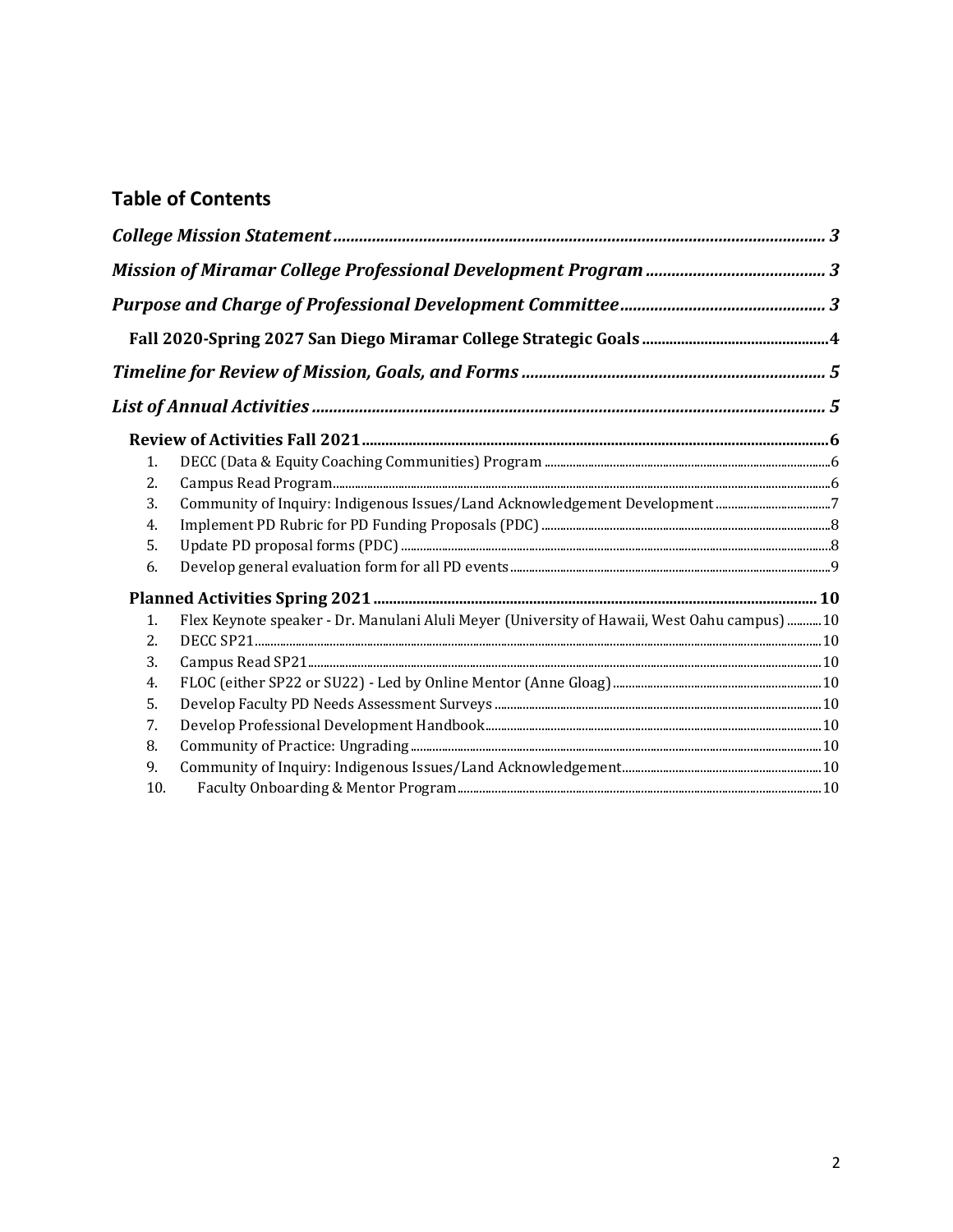

# <span id="page-2-0"></span>College Mission Statement

Miramar College's mission is to prepare students to succeed in a complex and dynamic world by providing quality instruction and services in an environment that supports and promotes diversity, equity, and success, while emphasizing innovative programs and partnerships to facilitate student completion for transfer, workforce training, and/or career advancement.

# <span id="page-2-1"></span>Mission of Miramar College Professional Development Program

To enhance the college community by providing and supporting opportunities for professional growth aligned with our college strategic goals.

# <span id="page-2-2"></span>Purpose and Charge of Professional Development Committee

Develop and promote a professional development program which supports the educational mission of the Institution to include activities that enhance and improve the college atmosphere and cultivate a positive culture on campus; oversee the disbursement of professional development funds for faculty, classified professionals, and administrators. (Source: [College Governance Handbook 2021\)](https://sdmiramar.edu/sites/default/files/2021-08/College_Governance_Handbook.pdf)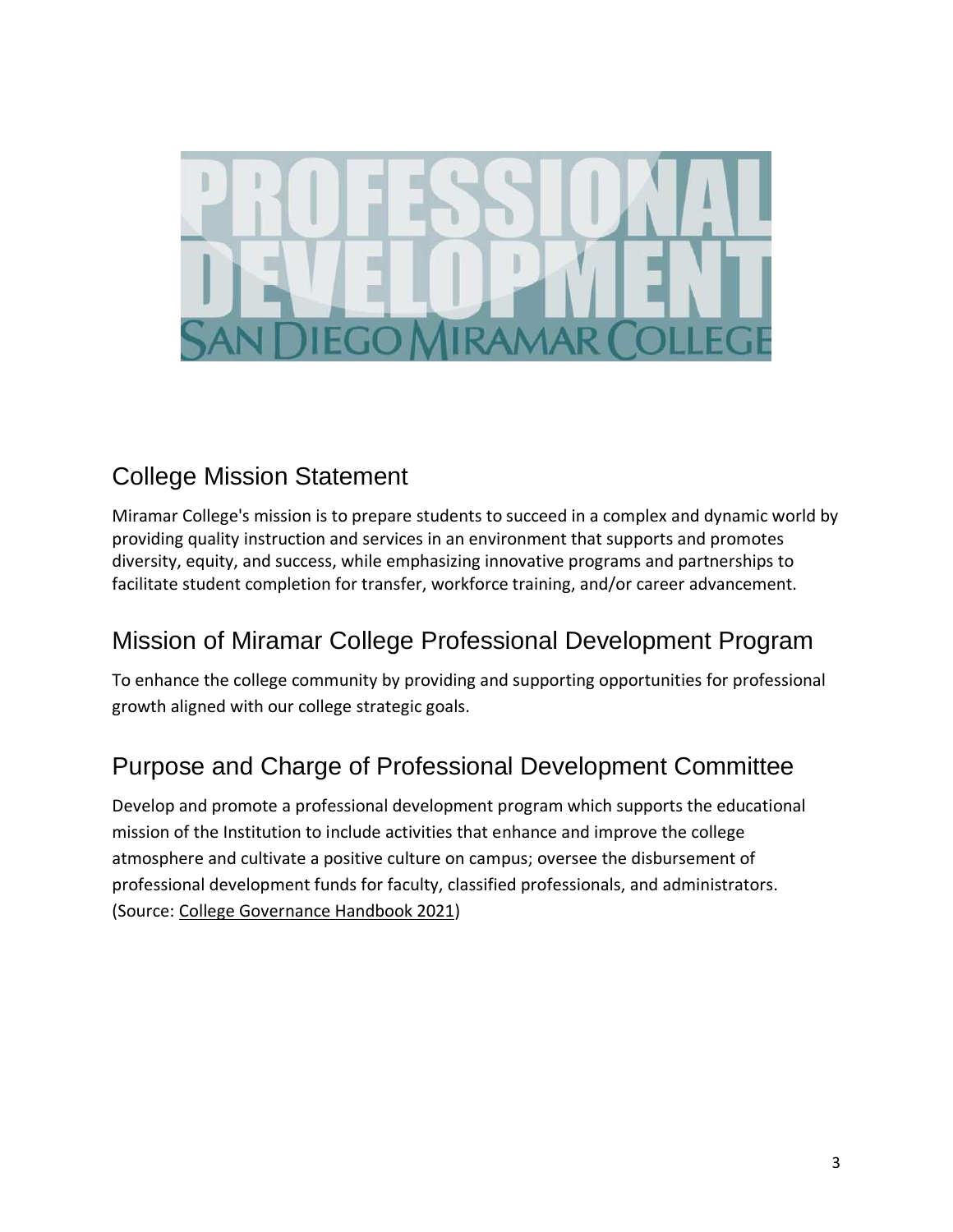# <span id="page-3-0"></span>Fall 2020-Spring 2027 San Diego Miramar College Strategic Goals

1) **Pathways** – Provide student-centered pathways that are responsive to change and focus on student learning, equity, and success

2) **Engagement** - Enhance the college experience by providing student-centered programs, curriculum, services, and activities that close achievement gaps, engage students, and remove barriers to their success

3) **Organizational Health** - Strengthen Institutional Effectiveness through planning, outcomes assessment, and program review processes in efforts to enhance data-informed decision making 4) **Relationship Cultivation** - Build and sustain a college culture that strengthens participatory governance, equity efforts, and community partnerships

5) **Diversity, Equity, and Inclusion (DEI)** - Build an environment that embraces diversity, equity, inclusion, anti-racism, and social justice for the benefit of the college community.

# Campus Professional Development (PD) Goals 2021-24

|   | PD Goals                                                                                                                             | 2020-27 Campus Strategic<br><b>Goal Alignment</b> |
|---|--------------------------------------------------------------------------------------------------------------------------------------|---------------------------------------------------|
| 1 | To support equity efforts on campus by<br>developing, supporting, and promoting equity-<br>focused PD                                | 2,5                                               |
| 2 | To support the annual campus theme by<br>developing, supporting, and promoting PD for all<br>campus employees                        | 1, 2, 3, 4, 5                                     |
| 3 | To support professional learning that increases<br>understanding of student DI populations                                           | 2,5                                               |
| 4 | To clarify, refine, and make more transparent the<br>processes of requesting, participating in, and<br>receiving compensation for PD | 3                                                 |
| 5 | To collect and make available data and evidence<br>related to PD participation across campus                                         | 3                                                 |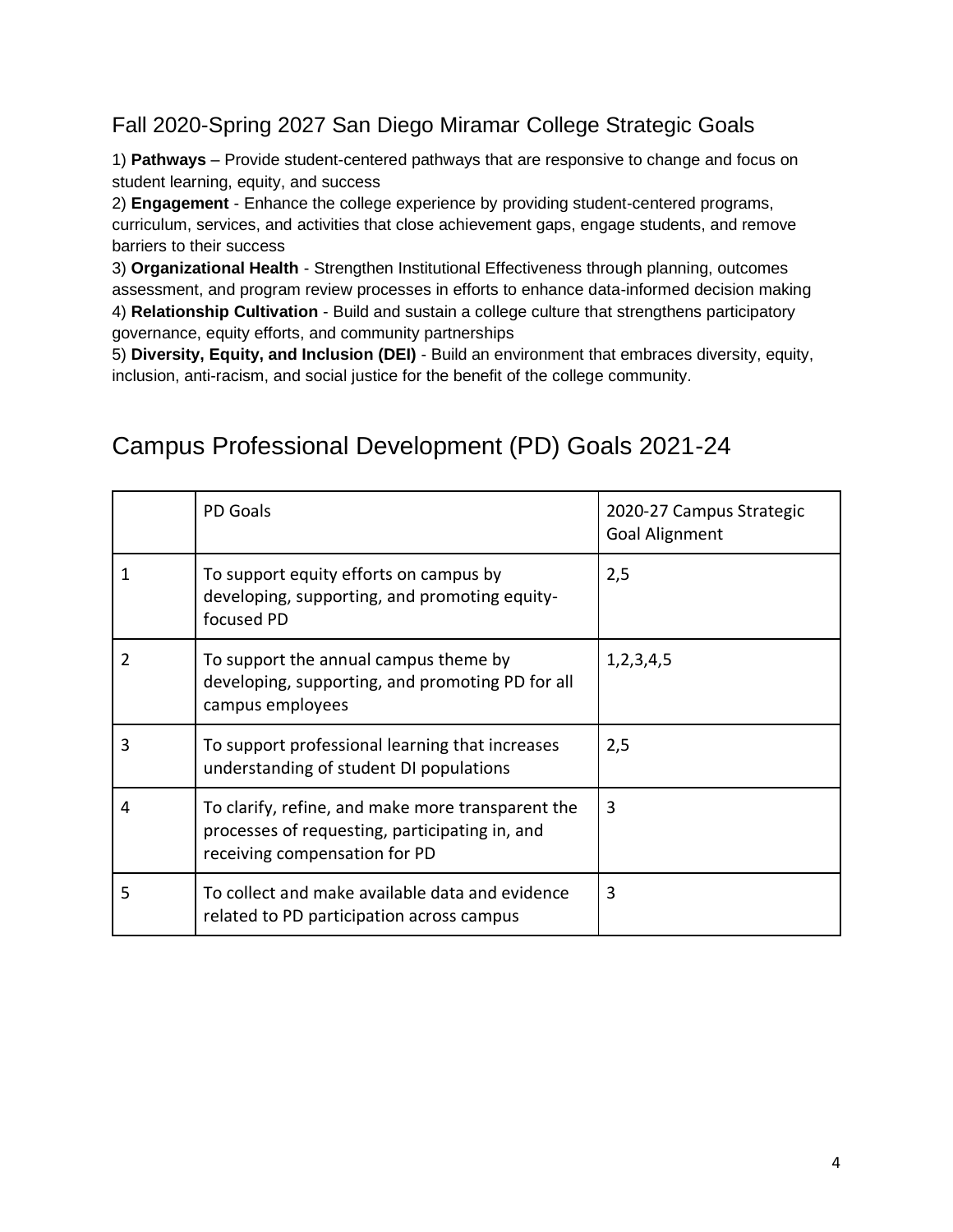# <span id="page-4-0"></span>Timeline for Review of Mission, Goals, and Forms

Review with governance approvals will take place on a triennial cycle, with the next review in 2024. The plan will undergo annual updates within the Professional Development Committee.

| Semester | Action                                     | Who                                            |
|----------|--------------------------------------------|------------------------------------------------|
| Spring   | Develop plan for upcoming<br>academic year | <b>Professional Development</b><br>Coordinator |
| Spring   | Approve plan for upcoming<br>academic year | <b>Professional Development</b><br>Committee   |
| Fall     | Approve plan for current<br>academic year  | College Council                                |

# <span id="page-4-1"></span>List of Annual Activities

- 1. Keynote speaker Flex Week (Fall and Spring)
- 2. PD Events that support the college annual theme (at least one per semester)
- 3. PD Events that support the [CCC Vision for Success](https://www.cccco.edu/About-Us/Vision-for-Success) (at least one per semester)
	- a. [Vision for Success Goals](https://www.cccco.edu/About-Us/Vision-for-Success/vision-goals)
- 4. Campus Read
- 5. Additional activities that support the Campus Professional Development Goals
	- a. Community of Inquiry and/or Community of Practice
	- b. Updating and improving PDC procedures and documents
- 6. Conduct evaluations of PD activities
- 7. Faculty Onboarding/Mentoring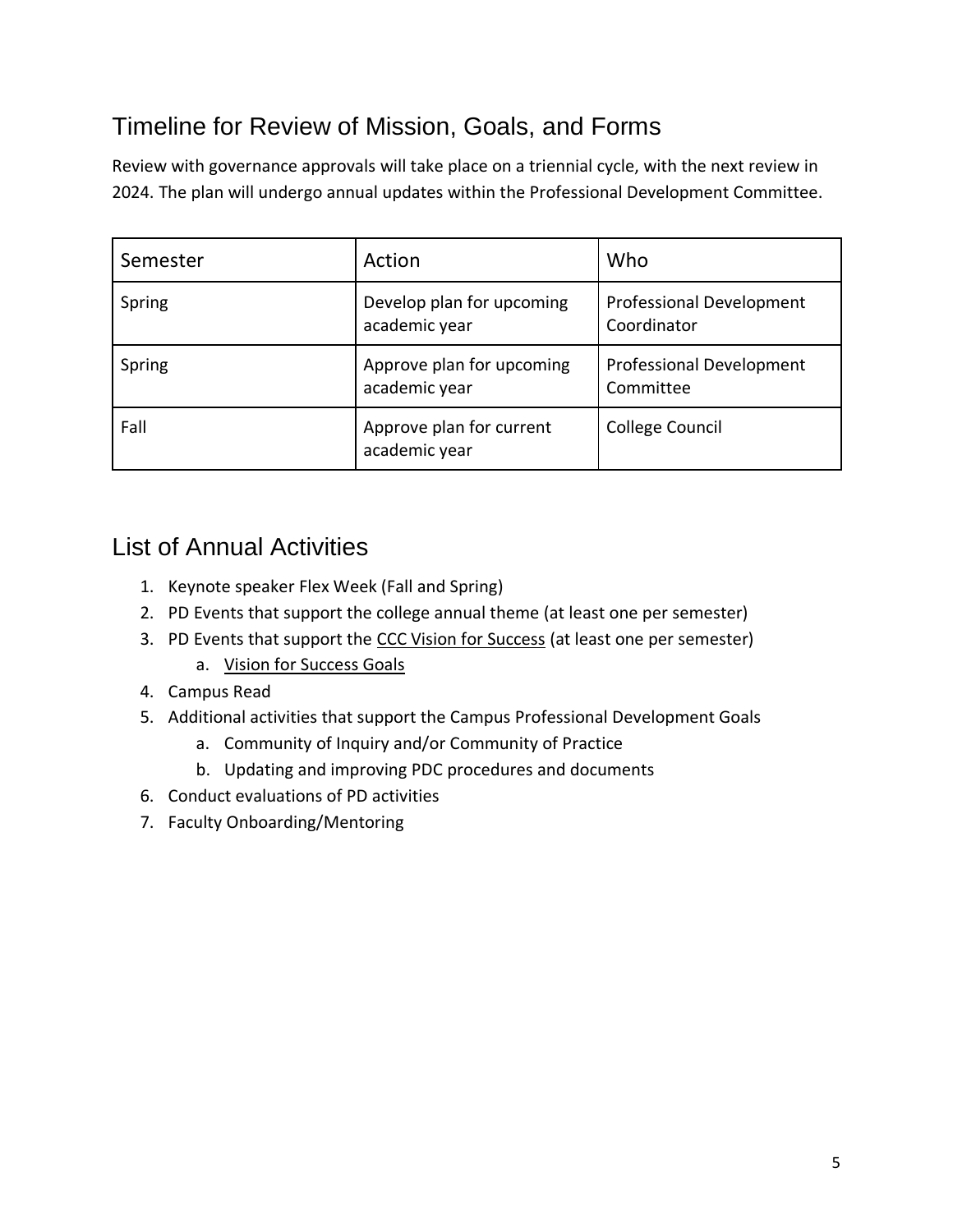# <span id="page-5-0"></span>Review of Activities Fall 2021

# <span id="page-5-1"></span>1. DECC (Data & Equity Coaching Communities) Program

#### **Description**

The DECC program uses data coaching in a 5-week mentor-cohort structure. Faculty access their data through a Tableau dashboard and are able to disaggregate student retention and success by a number of identifiers, including age, gender, ethnicity, Veteran status, on-campus vs. online course modalities, DSPS, etc. Faculty are given resources to complete a workbook. By the end of the program, they implement goals to decrease equity gaps they have discovered in their classes. This semester the DECC program runs Oct 18 - Nov 19, 2021.

#### **Goals**

This program supports:

- Professional Development Goals 1,2,3.
- 2020-27 Campus Strategic Goals 2 & 5
- 2021-22 campus annual theme (Becoming a Student-Ready Campus)
- Vision for Success goals

#### **Funding**

The DECC program for Fall 2021 is funded by a Strong Workforce grant (Point of Contact: Jon Kropp). Each mentor receives 1 ESU; each participant receives 0.5 ESU. The program costs \$19K for a full slate of four mentors and 30 participants.

#### **Campus Collaboration**

This program is heavily supported by the campus Research Office and Researcher Xi Zhang in particular, who creates and updates the dashboards for each DECC session.

## <span id="page-5-2"></span>2. Campus Read Program

#### **Description**

The Campus Read is a college-wide book club in which campus employees read the same book and then discuss it. Books are chosen each semester with an open request for candidate titles and then a cross-campus vote to choose the title. The conversations are managed by the Campus Read Interest Group, who volunteer to host or co-host discussions.

#### **Goals**

This program supports: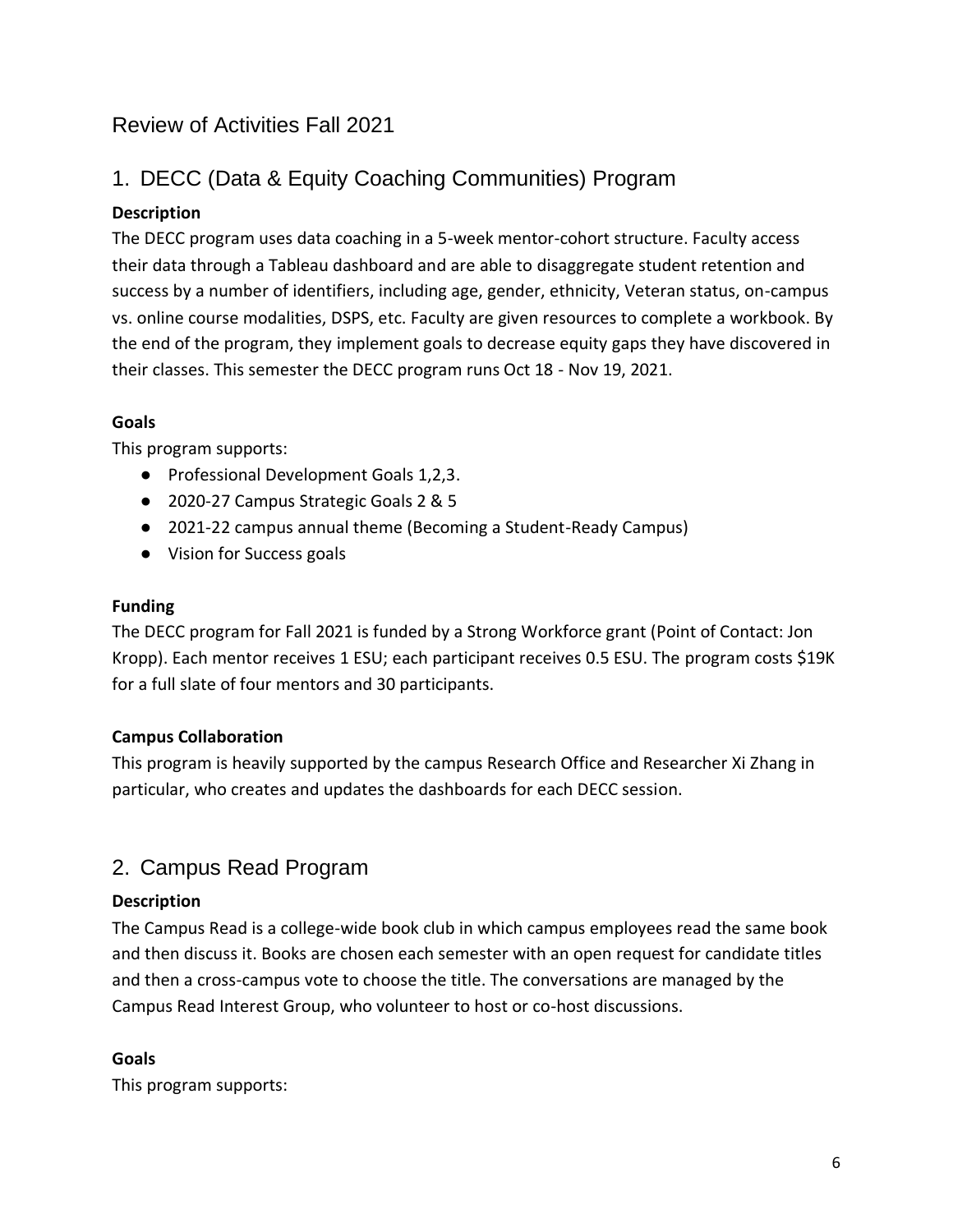- Professional Development Goals 1 & 3
- 2020-27 Campus Strategic Goals 2 & 5
- 2021-22 campus annual theme (Becoming a Student-Ready Campus)

#### **Funding**

Books for the Campus Read program are funded by the Professional Development Committee (PDC). Voting and funding approval for both Fall and Spring semesters' titles takes place at the end of the spring semester in each school year.

#### **Campus Collaboration**

The PDC's Campus Read program collaborates with the Bookstore in order to purchase and receive books, as well as to provide a central location where books may be picked up. For Fall 2021, the Campus Read book is *Disability Visibility: First Person Stories from the 21st Century* edited by Alice Wong (2020). Campus Read is partnering with DSPS to help host our informal discussions led by members of the Campus Read interest group (open to all campus employees).

<span id="page-6-0"></span>3. Community of Inquiry: Indigenous Issues/Land Acknowledgement **Development** 

#### **Description**

This is a cohort-based program that we are running for the first time in Fall 2021. Open to the entire campus employee community, it is a professional development community of learning and conversations on various relevant topics. For fall 2021, the focus of the Community of Inquiry is Indigenous Issues, in particular, settler colonialism, the history of local Native tribal nations, modern Kumeyaay local issues, Native student needs, and developing a meaningful Land Acknowledgement for our college. This program begins October 8, 2021 for a 6-week session of 1.5 hours each (9 meeting hours total). Additionally, there will be approximately 5-6 outside reading/viewing hours. This program culminates with a college-wide speaker: Dr. Deondre Smiles (Leech Lake Band of Ojibwe) from University of Victoria, BC, Canada.

#### **Goals**

This program supports:

- Professional Development Goals 2,3
- 2020-27 Campus Strategic Goal 5
- 2021-22 campus annual theme (Becoming a Student-Ready Campus)

#### **Funding**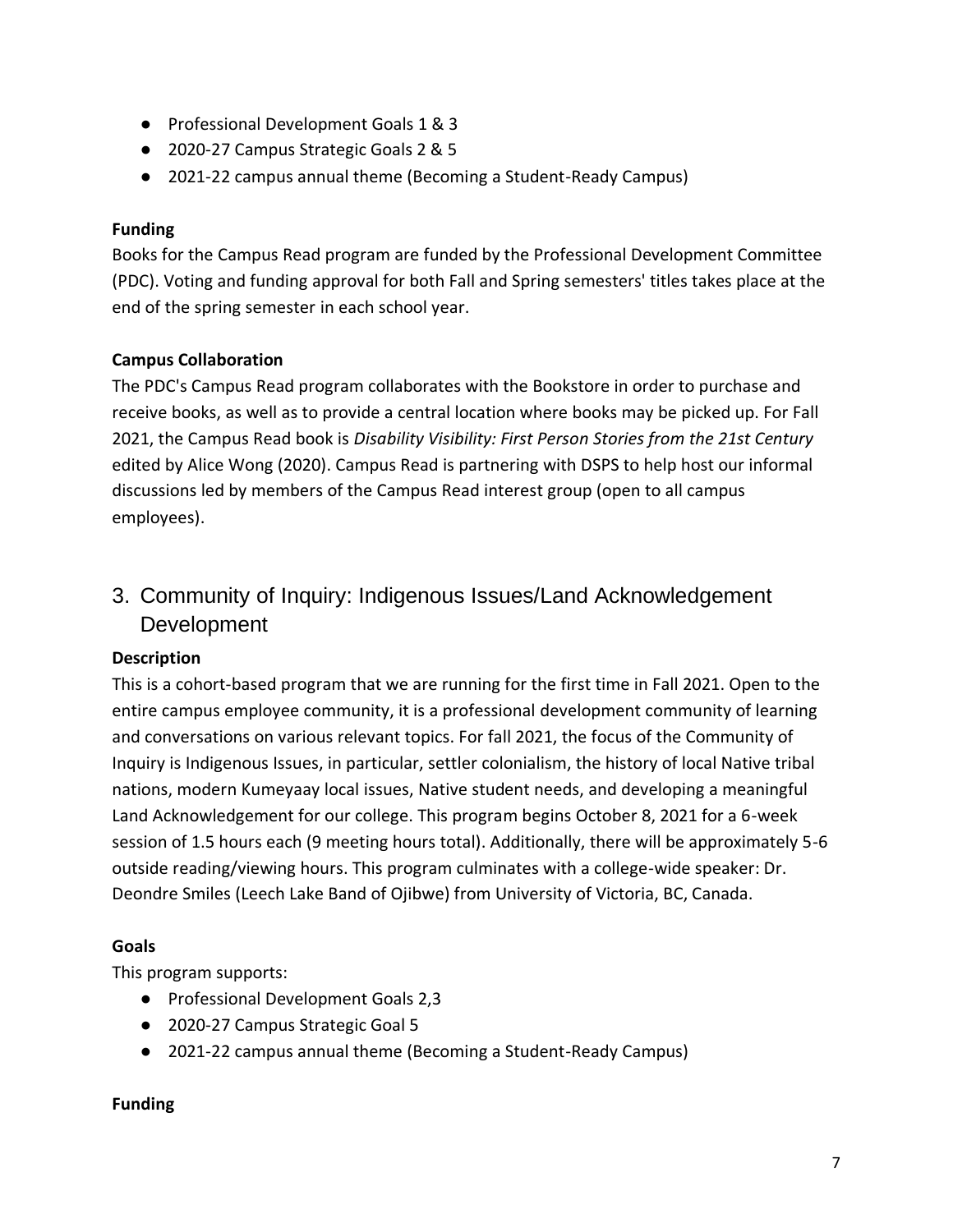This activity was completed as part of the Professional Development Coordinator's regular compensation. There is no funding at this time for participants, who engage on a volunteer basis only.

#### **Campus Collaborations**

This program was designed and is run by the Professional Development Coordinator. Speakers from SDSU Native Resource Center, the Southern Indian Health Council, University of Guelph, Ontario Canada, and the Museum of Us (formerly the Museum of Man) donated their time for conversations and guidance.

# <span id="page-7-0"></span>4. Implement PD Rubric for PD Funding Proposals (PDC)

#### **Description**

In an effort to make the Professional Development Committee funding process more transparent, a PDC working group developed a rubric. The rubric provides expectations for approval of proposals, and will be added to the proposal instructions.

#### **Goals**

This activity supports:

- Professional Development Goal 4
- 2020-27 Campus Strategic Goal 3

No funding nor collaborations were needed for this activity, as it was part of normal PDC functionality.

## <span id="page-7-1"></span>5. Update PD proposal forms (PDC)

#### **Description**

Proposal forms require updating due to the implementation of new college Strategic Goals.

#### **Goals**

This activity supports:

- Professional Development Goal 4
- 2020-27 Campus Strategic Goal 3

No funding nor collaborations were needed for this activity, as it was part of normal PDC functionality.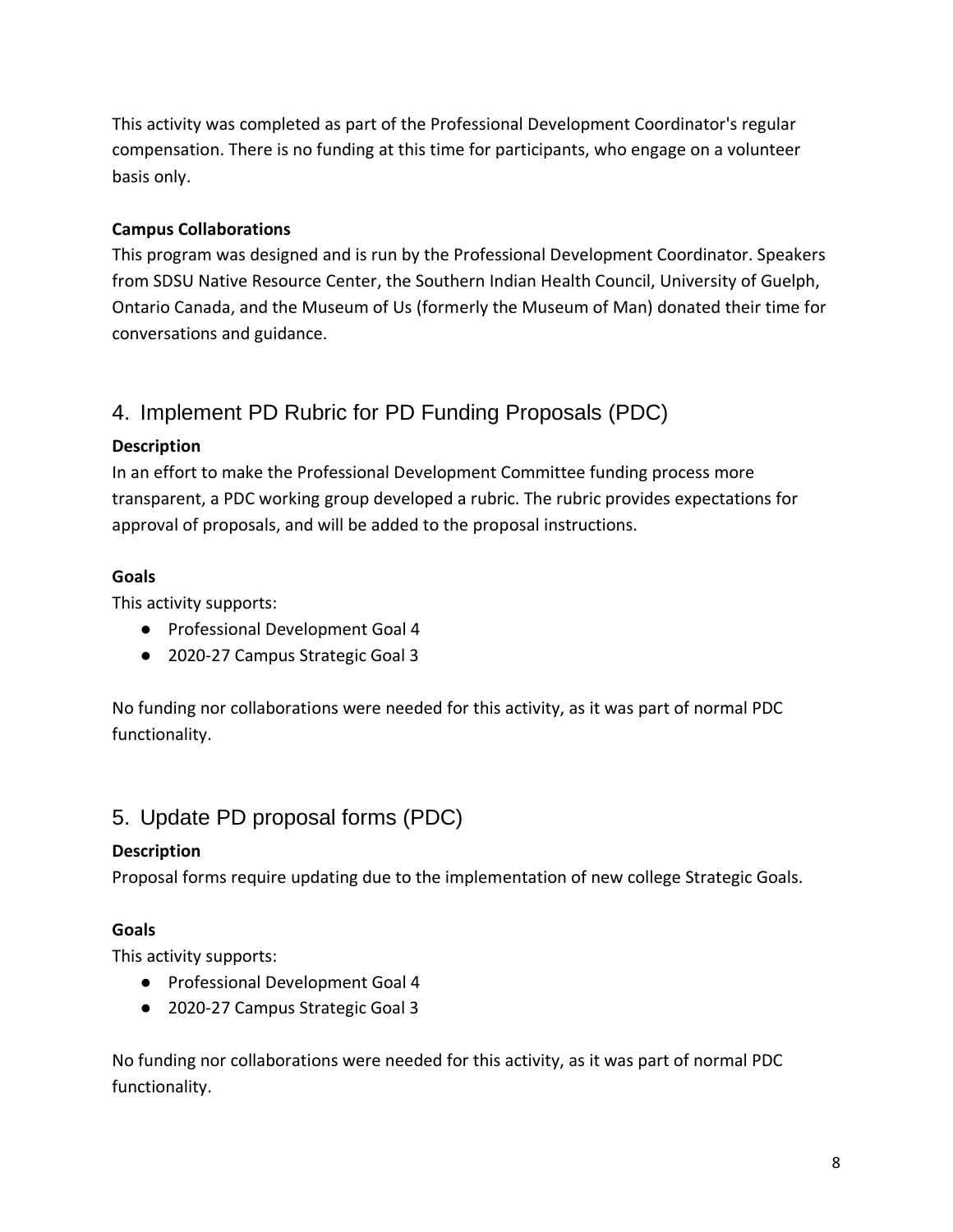## <span id="page-8-0"></span>6. Develop general evaluation form for all PD events

#### **Description**

A collaboration between the Professional Development Coordinator, Research Analyst, and Online Mentor produced the first campus-wide universal evaluation form. This form will be sent to all Flex presenters as well as the host of any professional learning event that could be eligible for Flex credit as stated on the District Flex website. The evaluation form fills a need for evidence of campus-wide professional development, and asks specific questions to support data gathering for our 2020-2027 Campus Strategic Goals.

#### **Goals**

This activity supports:

- Professional Development Goal 5
- 2020-27 Campus Strategic Goal 3

#### **Funding**

This activity was completed as part of the Professional Development Coordinator's regular compensation.

#### **Campus Collaborations**

This project is a collaboration between the Professional Development Coordinator, Institutional Research Analyst, and Online Mentor.